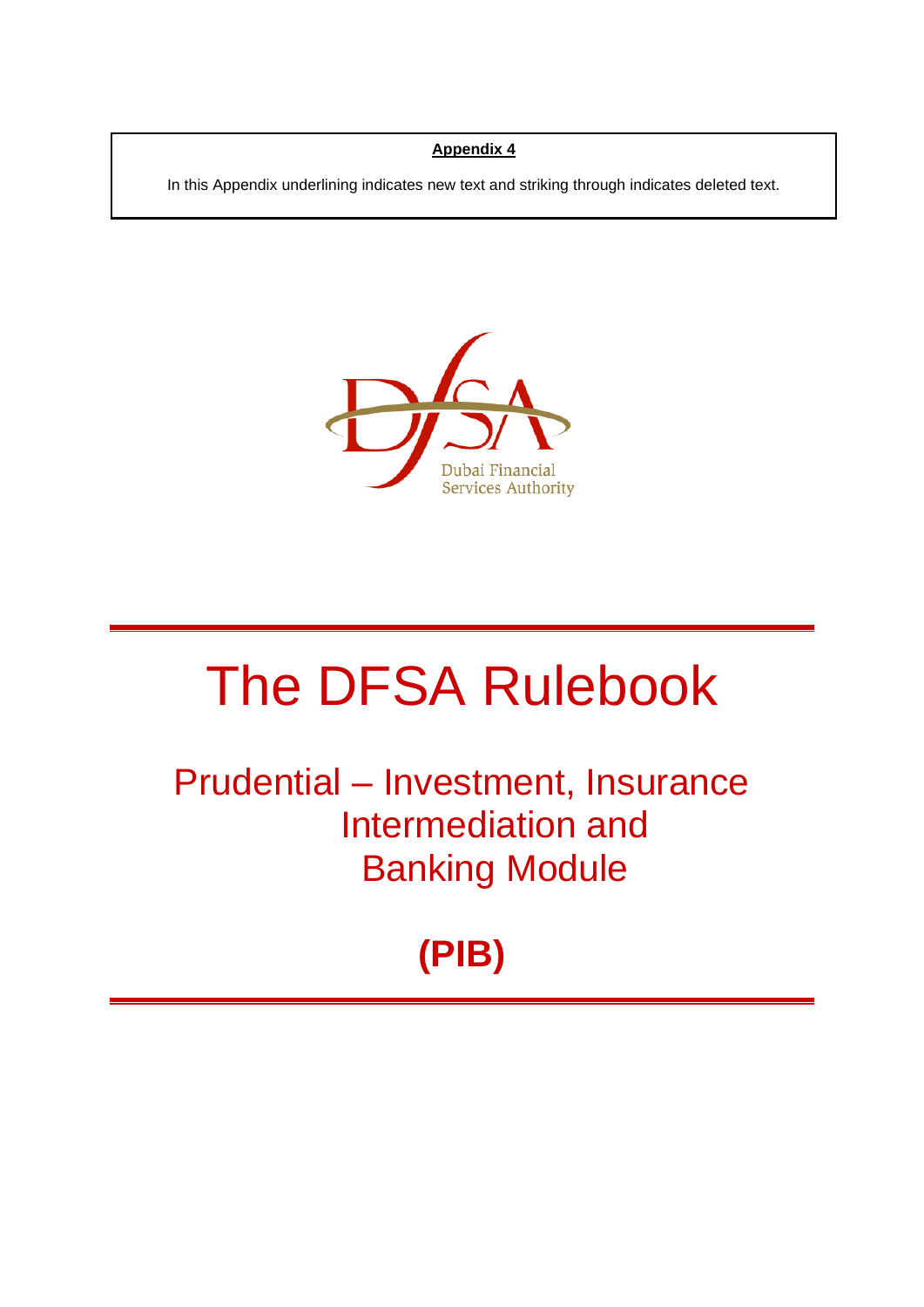

# **PART 3 – Calculating the Capital Requirement**

…..

### **3.6 Base Capital Requirement**

**3.6.1** This section applies to an Authorised Firm in any Category.

#### **Guidance**

- 1. The Base Capital Requirement is a component of the calculation of the Capital Requirement under sections 3.3, 3.4 and 3.5.
- 2. As the Base Capital Requirement in Rules 3.5.2 and 3.5.3 does not apply to an Authorised Firm that only manages Venture Capital Funds, this section also does not apply to such a firm.
- **3.6.2** The table below sets out the Base Capital Requirement for each Category of an Authorised Firm.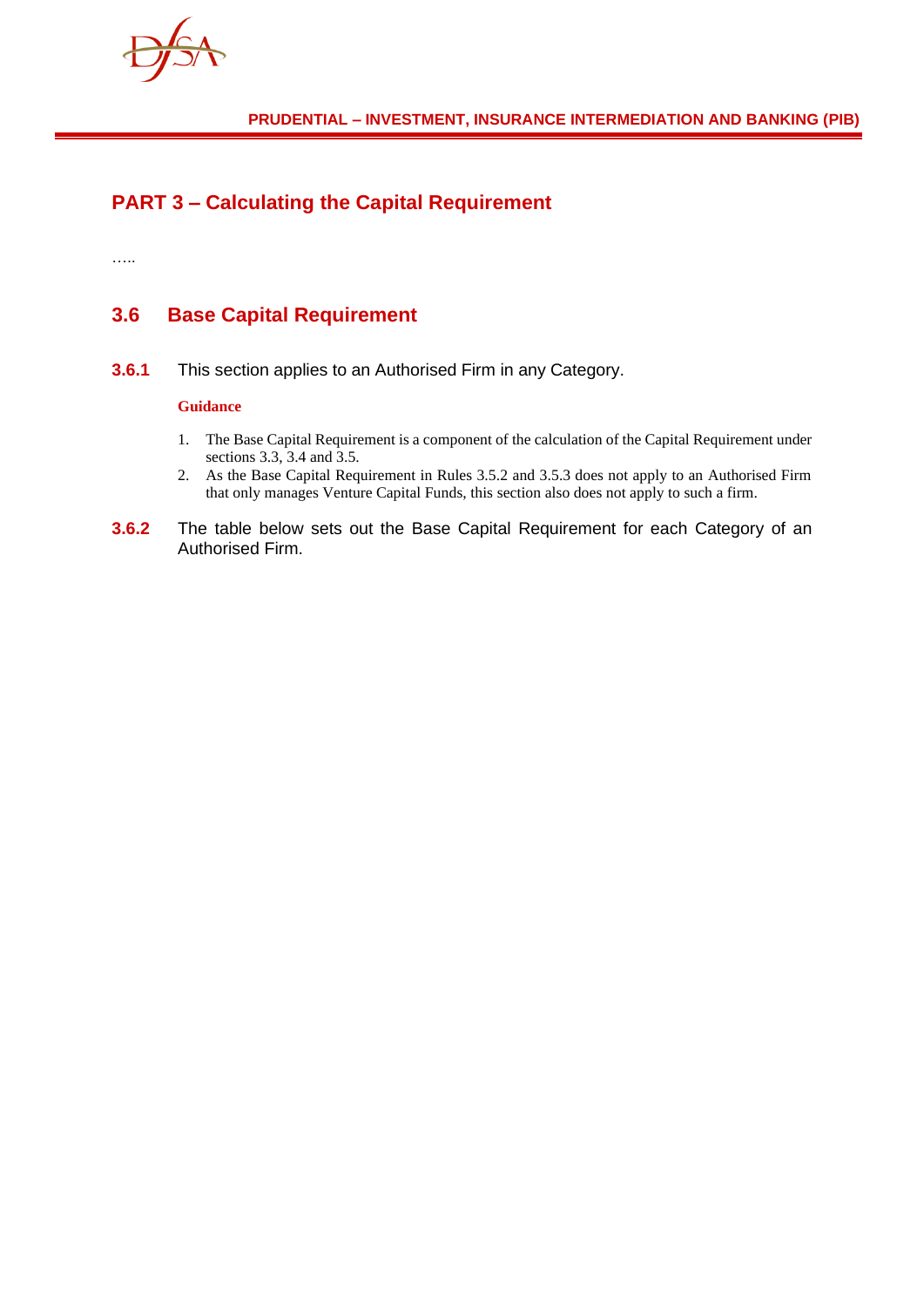#### **PRUDENTIAL – INVESTMENT, INSURANCE INTERMEDIATION AND BANKING (PIB)**

| <b>Category</b> | <b>Base Capital Requirement</b>                                                                                                                                                                                                               |  |  |  |  |
|-----------------|-----------------------------------------------------------------------------------------------------------------------------------------------------------------------------------------------------------------------------------------------|--|--|--|--|
| Category 1      | US \$10 million                                                                                                                                                                                                                               |  |  |  |  |
| Category 2      | US \$2 million                                                                                                                                                                                                                                |  |  |  |  |
| Category 3A     | US \$500,000                                                                                                                                                                                                                                  |  |  |  |  |
| Category 3B     | US \$4 million                                                                                                                                                                                                                                |  |  |  |  |
|                 | Except if the only Financial Service referred to in Rule<br>1.3.4 is Operating an Employee Money Purchase<br>Scheme or Acting as the Administrator of an Employee<br>Money Purchase Scheme, in which case the Base Capital<br>Requirement is: |  |  |  |  |
|                 | (a) US \$500,000 for an Operator; or                                                                                                                                                                                                          |  |  |  |  |
|                 | (b) US \$1 million for an Administrator.                                                                                                                                                                                                      |  |  |  |  |
| Category 3C     | <b>US \$500,000</b>                                                                                                                                                                                                                           |  |  |  |  |
|                 | Except if the only Financial Service referred to in Rule<br>1.3.5(a) that the Authorised Firm is authorised to carry on<br>is Managing a Collective Investment Fund in which case<br>its Base Capital Requirement is:                         |  |  |  |  |
|                 | (a) US \$140,000 if it manages any Public Fund or Credit<br>Fund; or                                                                                                                                                                          |  |  |  |  |
|                 | (b) US \$70,000 otherwise.                                                                                                                                                                                                                    |  |  |  |  |
| Category 3D     | US \$200,000                                                                                                                                                                                                                                  |  |  |  |  |
| Category 4      | <b>US \$ 10,000</b>                                                                                                                                                                                                                           |  |  |  |  |
|                 | Except if the Authorised Firm:                                                                                                                                                                                                                |  |  |  |  |
|                 | (a) is authorised to Operate a Crowdfunding Platform<br>and it holds Client Assets; or<br>(b) provides Money Transmission,<br>in which case its Base Capital Requirement is US<br>\$140,000.                                                  |  |  |  |  |
| Category 5      | US \$10 million                                                                                                                                                                                                                               |  |  |  |  |

**3.6.3** An Authorised Firm must have Common Equity Tier 1 Capital (CET1 Capital), as defined in section 3.13, of not less than its relevant Base Capital Requirement at the time that it obtains authorisation and at all times thereafter.

…..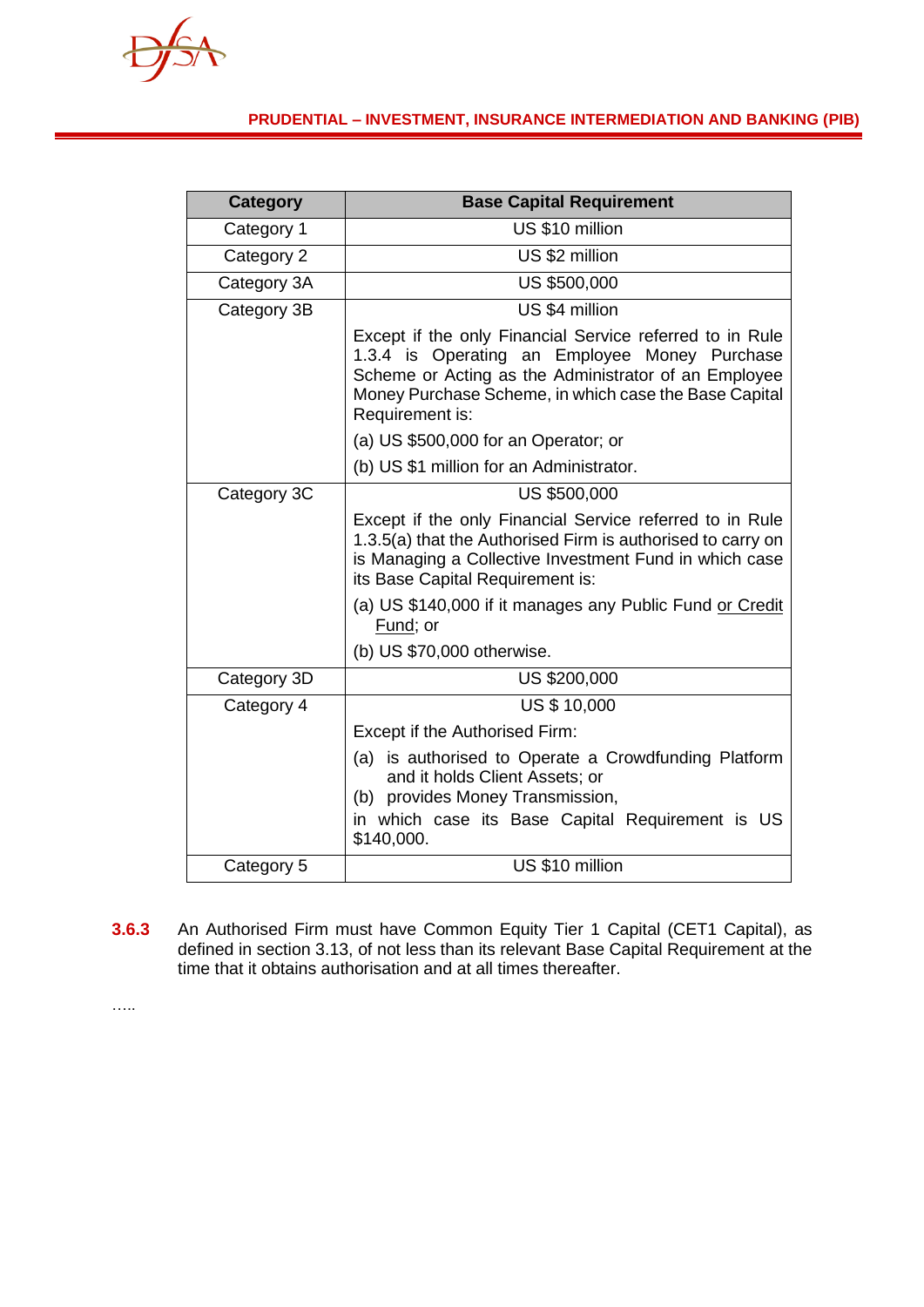

### **APP2 GENERAL REQUIREMENTS**

…..

## **A2.4 Reporting to the DFSA**

**A2.4.1** In the following Table 1:

- (a) the column headed 'Domestic Firm or Branch' indicates whether the relevant form must be prepared and submitted by a Domestic Firm or Branch;
- (b) the column headed 'Authorised Firm Category' indicates which Category of Authorised Firm must prepare and submit the relevant form;
- (c) the column headed 'Frequency' indicates whether the relevant form must be prepared and submitted on a quarterly or annual basis; and
- (d) the column headed 'Semi-annual consolidated reporting for Financial Groups' indicates which Category of Authorised Firm of a Financial Group must prepare and submit the relevant form on a semi-annual basis.

#### **Guidance**

Table 1 is referred to in section 2.3, and forms part of the Rules.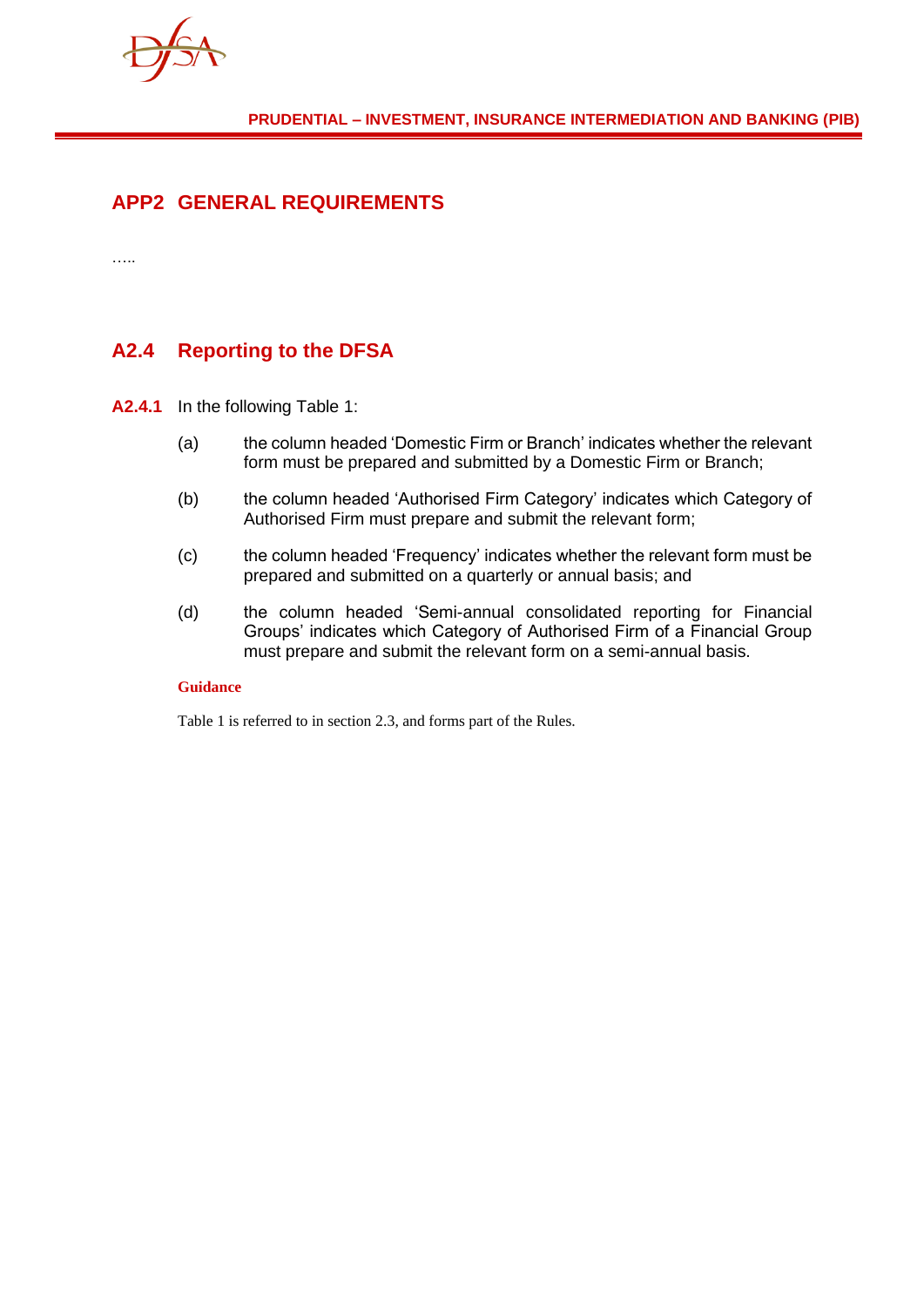

#### **PRUDENTIAL – INVESTMENT, INSURANCE INTERMEDIATION AND BANKING (PIB)**

#### **Table 1 Authorised Firm Reporting Matrix**

| <b>Form Number</b> | <b>Form Name</b>              | <b>Domestic Firm or</b><br><b>Branch</b> | <b>Authorised</b><br><b>Firm</b><br><b>Category</b>                                                                                            | <b>Frequency</b> | Semi-annual<br>consolidated<br>reporting<br>for<br><b>Financial Groups</b> |
|--------------------|-------------------------------|------------------------------------------|------------------------------------------------------------------------------------------------------------------------------------------------|------------------|----------------------------------------------------------------------------|
| $\cdots$           | $\sim$ $\sim$ $\sim$          | $\cdots$                                 | $\cdots$                                                                                                                                       | $\cdots$         | $\cdots$                                                                   |
| <b>B310</b>        | Large Exposure                | Domestic Firm and<br><b>Branch</b>       | Category 1, 2, 3A<br>5<br>and<br><u>and</u><br>- a<br>3C<br>Category<br>Firm<br><b>Authorised</b><br>that manages<br>- a<br><b>Credit Fund</b> | Quarterly only   | Category 1, 2 and 5                                                        |
| <b>B320</b>        | <b>Arrears and Provisions</b> | Domestic Firm and<br><b>Branch</b>       | Category 1, 2, 3A<br>5<br>and<br>and<br>3C<br>Category<br>Firm<br>Authorised<br>that manages<br>a<br><b>Credit Fund</b>                        | Quarterly only   | Category 1, 2 and 5                                                        |
| $\cdots$           | $\sim$ $\sim$ $\sim$          | $\sim$ $\sim$ $\sim$                     | $\cdots$                                                                                                                                       | $\cdots$         | .                                                                          |
| <b>B340</b>        | <b>Credit Activity</b>        | Domestic Firm and<br><b>Branch</b>       | Category 1, 2, 3A<br>5<br>and<br>and<br>a<br>3C<br>Category<br>Firm<br><b>Authorised</b>                                                       | Quarterly only   | Not applicable                                                             |